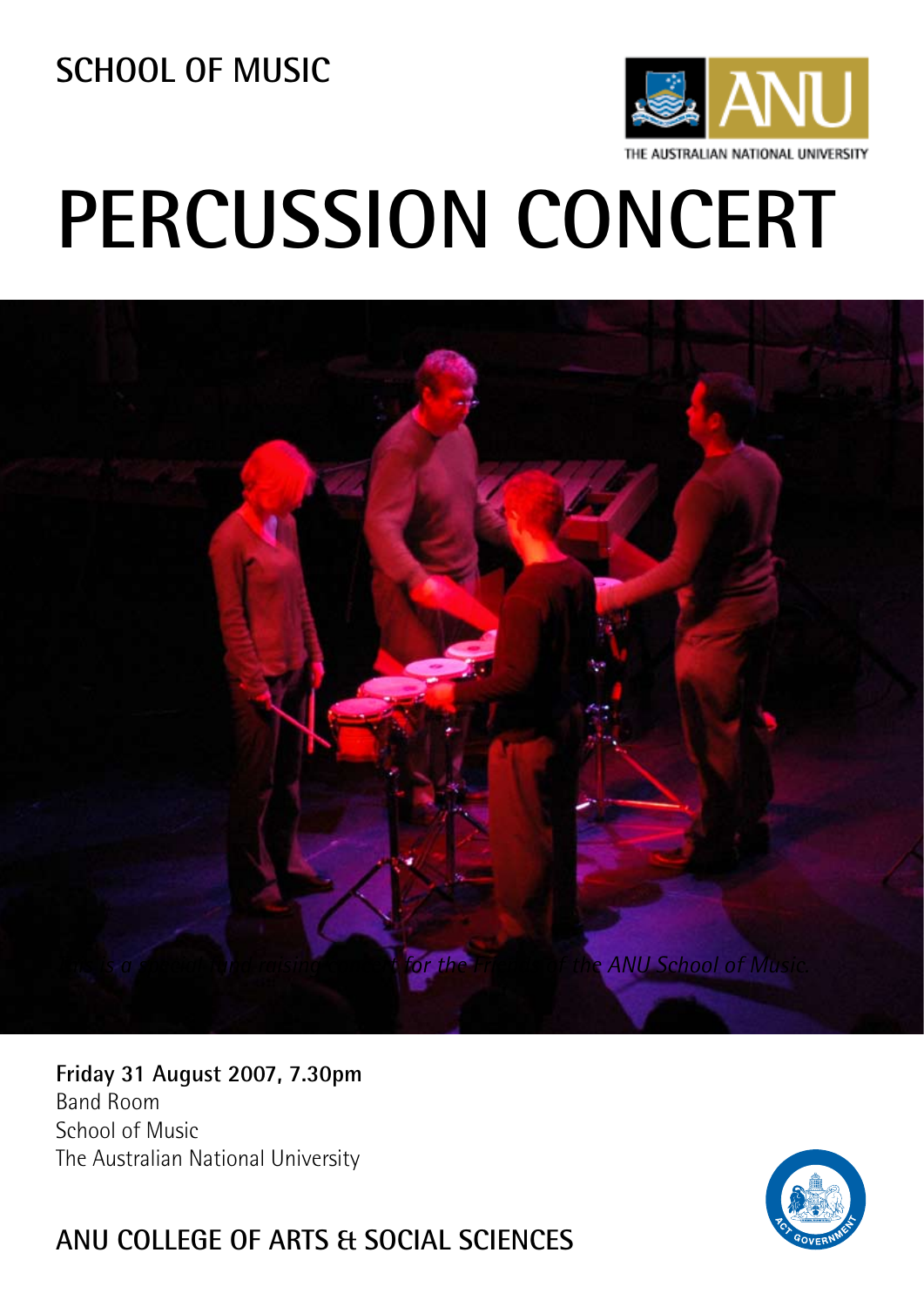## *Marimba Madness* - Program

#### *October Mountain* (Hovhaness)

The DRUMatiX Percussion Group, Jacinta Dunlop - Marimba Soloist

Alan Chakmajian (Hovhaness) received a scholarship to study with Bohuslav Martinu in 1942. October Mountain is the name of a country road in the heart of the Berkshire Mountains near Tanglewood, Massachusetts. It was on this road in 1942 where Hovhaness "parked his car one afternoon and composed the score for his percussion piece of the same name". *October Mountain* is scored for six players. The work is divided into five sections and is roughly architectonic. That is, the first and fourth sections resemble each other and the second and fifth sections are related. The third section stands alone. The overall effect of *October Mountain* is one of a spiritual chant. The marimba, although a solo voice, is merely a bright thread in the inter-woven tapestry of oriental and eastern influences. The percussion writing of Alan Hovhaness greatly expanded and improved the language and literature of the percussion ensemble.

Henry Cowell has written in the Musical Quarterly "Hovhaness' music sounds modern (But not ultra modern) in a natural and uninhibited fashion, because he has found new ways to use the archaic materials with which he starts, by following their natural trend towards modal sequence and poly modalism. His innovations do not break with early traditions. His is a moving, long-breathed music, splendidly written and unique in style. It is contemporary development...which sounds like the music of nobody else at all."

*Gary France*

#### *Marimba Dances Mvt 1* (Ross Edwards)

Christina Hopgood - Marimba

*Marimba Dances* (1982) was first performed by Michael Askill in 1983. This light hearted (though highly virtousic) piece consists of two radiant dances framing an introspective recitative-like interlude. ...

*Johnathan Mills*

## *Dream of the Cherry Blossoms* (Keiko Abe)

Jacinta Dunlop - Marimba

Japanese composer and marimba virtuoso, Keiko Abe was born into a family of doctors and businessmen. She studied piano and xylophone as a child and although pressured by her family to study medicine, Abe gained qualifications in music performance, composition and education. In 1963, the Yamaha Corporation chose Abe to be the marimba consultant to aid in the development of the marimba design which would allow for it's expansion and use as a solo instrument. Abe says of the instrument, "The marimba is very special for me. I listen carefully to understand its many possibilities. I have great respect for the marimba. When I play, I have a great desire to find its expressive possibilities - knowing that at one time this most beautiful wood came from a living tree with its own history and experience. It is as if the marimba bar breathes like a living tree, and when I make music I want to breathe with it." Abe has transformed the marimba into a solo concert instrument. Abe's music is unique in style and she continues to explore new territory for the marimba. Improvisation is central to her compositional technique. *Dream of the Cherry Blossoms* is based on an improvisation on the traditional Japanese folksong "Sakura, Sakura", which is heard during the Cherry Blossom Festival in Japan. The theme of the folksong is treated more or less in fragments and it represents the "dream" or "fantasy" world. The tone E is central to the piece and the repetitiveness of it is representative of continuously falling cherry blossoms. This piece uses the full range of the five-octave marimba and requires strong dynamic contrasts. It encompasses a range of techniques on the marimba and the performer and listener alike are taken on an expressive musical journey.

*Jacinta Dunlop*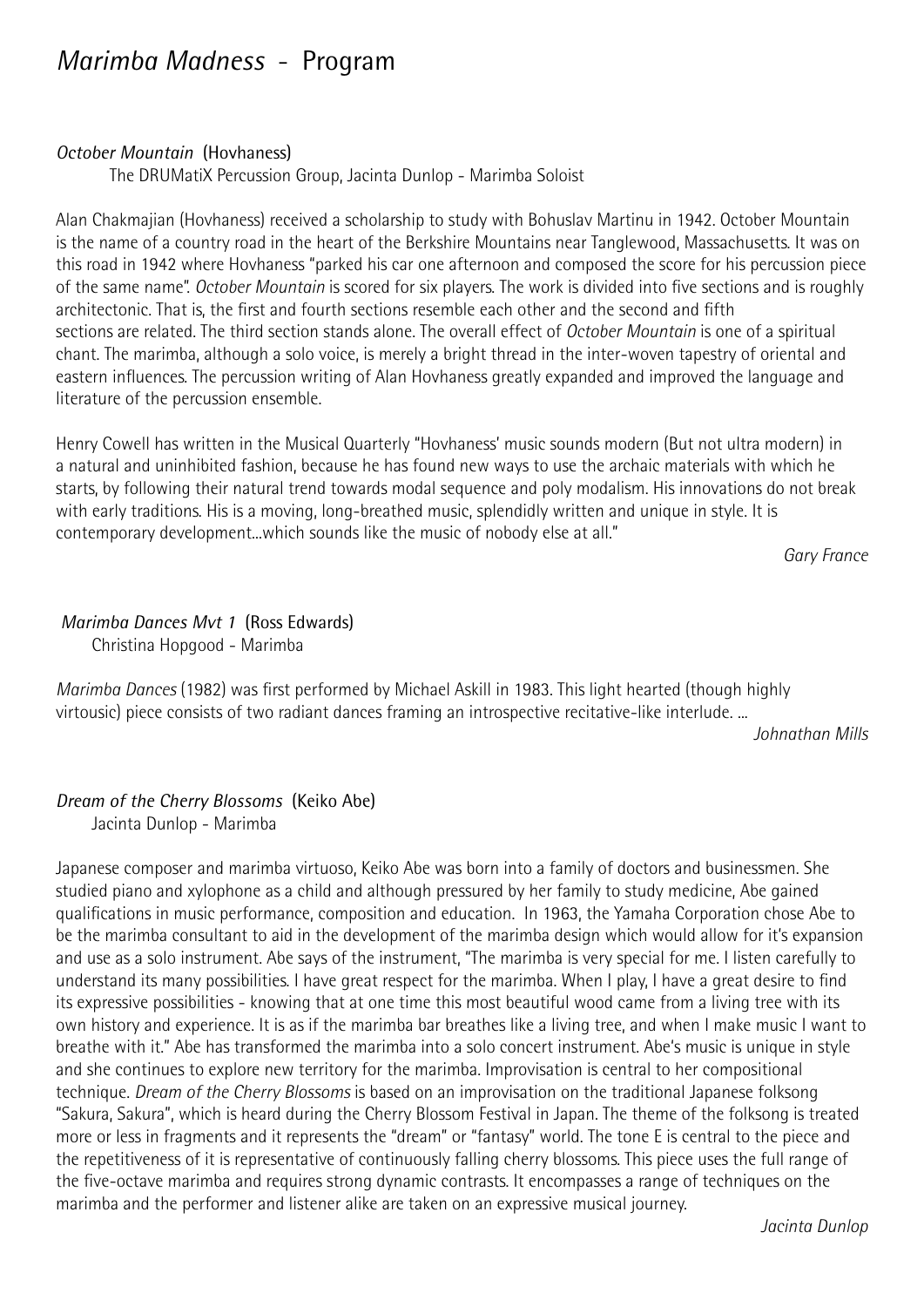*Electric Counterpoint* (Steve Reich) Charles Martin - soloist

*Electric Counterpoint* is one of a series of three 'Counterpoint' pieces, each written for one instrument accompanied by pre-recorded tape of the same or very similar instruments. Reich creates structures of repetitions of patterns; one phrase enters and establishes itself, then another enters, but offset by 2 beats, and another, this time offset by 3 and a half beats from the original. In this way, Reich explores the relationships of the notes within the one pattern, not only rhythmically but also harmonically by adding patterns in the same rhythm but transposed in pitch.

This piece was originally written for guitar (with electric bass) and first recorded by Pat Metheny in 1987 with consultation from Reich, most performances use Metheny's tape part or are by an ensemble. My version required no transcription since the guitar and bass parts fit within the concert marimba's range. I recorded the tape part in sections over a period of about 5 weeks and was assisted in post-production and the live sound by Niven Stines.

The impression I want to convey with this piece is of an all encompassing beautiful sound, contrasted with incessant, confusing rhythm that assaults conventional musical sensibilities. The use of marimba is perfect in this context. The deep bass affects not just the ears but the whole body and the high register brings out the clean precise melodies.

This juxtaposition conveys the theme of the piece – counterpoint – but it is also expressed in other ways. The grandest is the relationship between the three sections, labelled fast, slow, and fast, one of the smallest is the ambiguity of the time signature towards the end of the work.

I feel that *Electric Counterpoint* like many other minimalistic pieces is about creating a visceral experience from an almost scientific structure. When listening to it, I find the repeating phrases hypnotic and calming. I recede into thought only to be woken with surprise to find that the structure has changed or that the piece is actually over! I hope that you can have an equally rewarding experience.

Steve Reich (born 1936) is an acclaimed American composer, famous as a pioneer of minimalism. One of his early experimental techniques was the manipulation of tape loops and the phasing effect by playing two copies of a loop at slightly different speeds. This concept developed into the idea of repeating phrases that are displaced by a certain duration, as can be heard in *Electric Counterpoint.*

*Charles Martin*

*Etude No. 3* (Paul Smadbeck) Richard Spong - soloist

*Etude No. 3* is one of the works written by Paul Smadbeck in the early 1980's. Smadbeck's career as a composer at that time was short-lived. Only having created five works during this time, he is still regarded highly by percussionists; as his music has become standard repertoire. A short time after these five pieces were composed, Smadbeck gave up playing as well as composing (late 1980's) to become a Commercial Real-Estate Agent. In Paul Smadbeck's own words, "this etude was written particularly to aid in the development of the independent (one-handed) roll." In the opening section of the piece (a chorale) the first moment where an independent roll is absolutely necessary is the fermata on D and G# (left hand). Next Smadbeck challenges the player with an independent roll on one note (or one bar – note is in bar 6 on F# in the right hand). This requirement forces the player to contort his/her hand to an awkward playing position and awkward interval (of the mallets) to play the independent roll. In the next section, an Ostinato (continuous musical pattern) is played in the left hand while breaking down octave independent rolls to independent strokes giving the illusion of an independent roll. This is technically challenging in that the roll becomes measured and forces the player to control their roll-speed. Overall, Smadbeck's *Etude No. 3* is an engaging piece of musical literature which correctly enables and guides a player to learn (with musical application) the technique of the 'Independent Roll'. This is achieved by the means of allowing for a 'free' roll-speed and then demanding a metrically controlled roll-speed.  *Richard Spong*